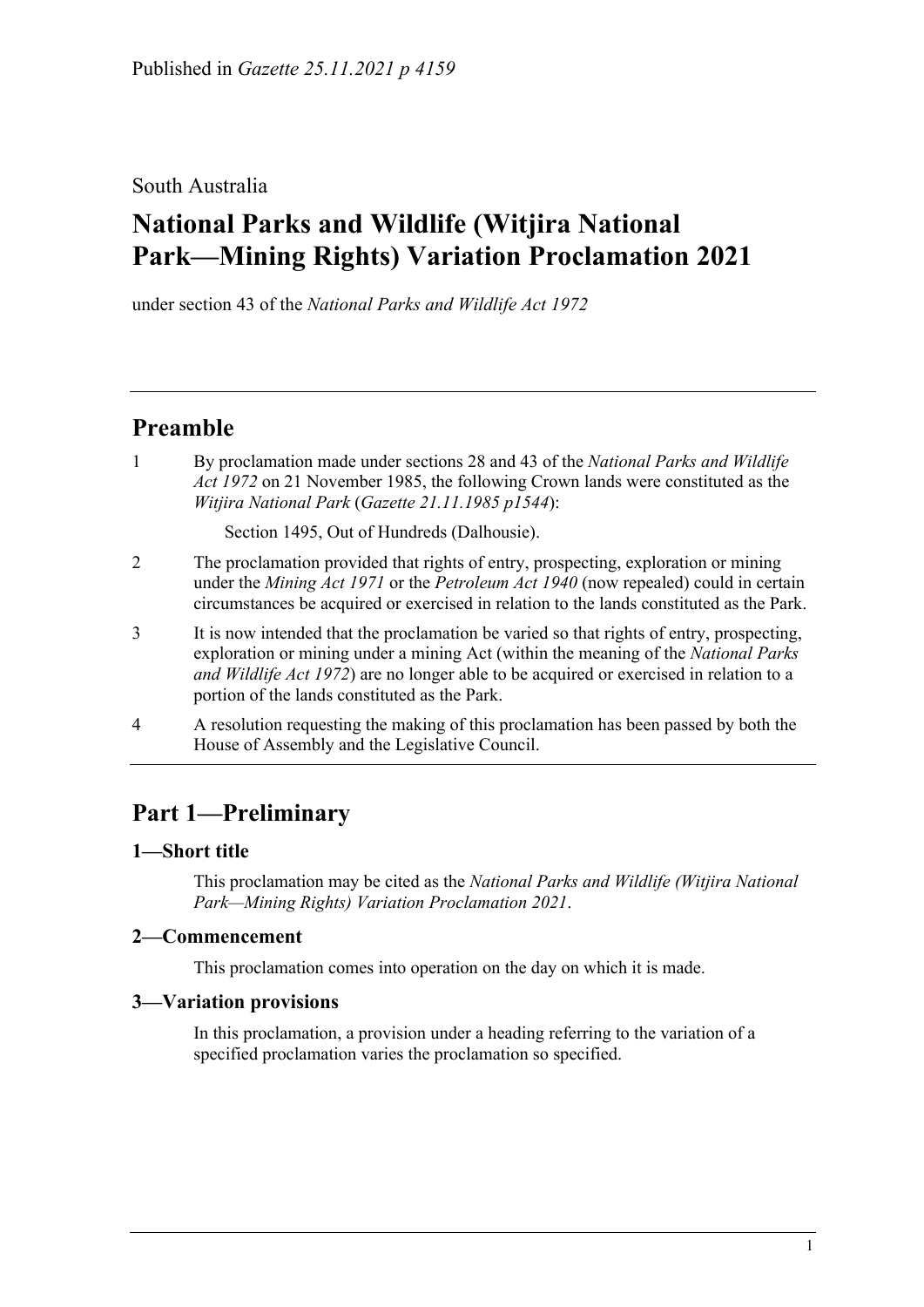## **Part 2—Variation of proclamation under** *National Parks and Wildlife Act 1972* **constituting, and preserving mining rights in, Witjira National Park (***Gazette 21.11.1985 p1544***)**

#### **4—Insertion of clause 5**

After clause 4 insert:

5. Despite clauses 2, 3 and 4, rights of entry, prospecting, exploration or mining under a mining Act (within the meaning of the *[National Parks and](http://www.legislation.sa.gov.au/index.aspx?action=legref&type=act&legtitle=National%20Parks%20and%20Wildlife%20Act%201972)  [Wildlife Act](http://www.legislation.sa.gov.au/index.aspx?action=legref&type=act&legtitle=National%20Parks%20and%20Wildlife%20Act%201972) 1972*) may not be acquired or exercised after the commencement of this clause in respect of that portion of the lands constituting Witjira National Park described in Schedule 1.

#### **5—Insertion of Schedule 1**

After clause 5 insert:

## **Schedule 1—Portion of Witjira National Park excluded from acquisition or exercise of mining rights**

The area enclosed by a line joining the following points of Latitude and Longitude (GDA2020) consecutively:

26.470786S 135.425108E, 26.463086S 135.424808E, 26.455686S 135.425708E, 26.448086S 135.428108E, 26.441386S 135.431408E, 26.434886S 135.431108E, 26.427886S 135.427608E, 26.422186S 135.425908E, 26.416286S 135.425108E, 26.393086S 135.425508E, 26.387386S 135.426308E, 26.382786S 135.427208E, 26.377186S 135.429308E, 26.371886S 135.432108E, 26.351586S 135.447508E, 26.347186S 135.451808E, 26.331485S 135.472708E, 26.327485S 135.479108E, 26.324885S 135.485008E, 26.322985S 135.491208E, 26.322085S 135.495708E, 26.318385S 135.501108E, 26.314985S 135.508208E, 26.312685S 135.514408E, 26.311085S 135.522408E, 26.310685S 135.528908E, 26.311485S 135.562308E, 26.313485S 135.571908E, 26.315685S 135.577908E, 26.318685S 135.583608E, 26.322185S 135.588908E, 26.326385S 135.593508E, 26.331085S 135.597508E, 26.338785S 135.602208E, 26.347285S 135.605108E, 26.353185S 135.606008E, 26.359085S 135.606008E, 26.363385S 135.605408E, 26.368585S 135.624608E, 26.370785S 135.630608E, 26.373685S 135.636308E, 26.377285S 135.641608E, 26.383685S 135.648308E, 26.391185S 135.653508E, 26.396685S 135.656108E, 26.402385S 135.657808E, 26.408185S 135.658708E, 26.414085S 135.658708E, 26.419985S 135.657908E, 26.428485S 135.655108E, 26.433785S 135.652208E, 26.438685S 135.648608E,